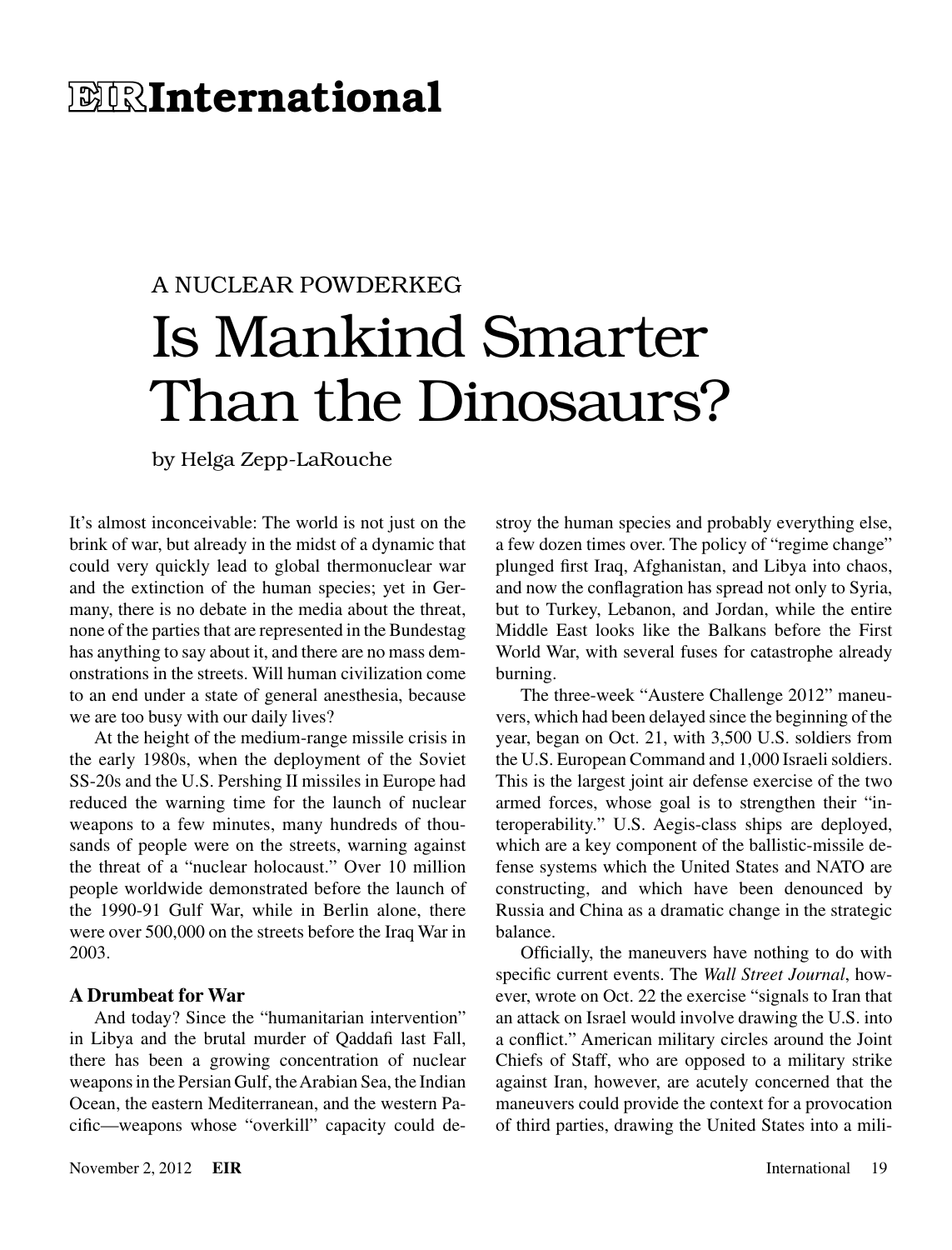

IDF/Staff Sgt. Yuval Haker

*Soldiers in the joint U.S.-Israeli military exercise, Austere Challenge 12, on Oct. 24. While officials stress that these maneuvers occur every few years and are not a response to specific events in the region, the dangers of a staged incident or provocation are high in the current powderkeg situation.*

tary operation against Iran through a staged incident, which would, in all likelihood, mean a Third World War.

The trail of destruction across the whole region is horrific. The war against Iraq, far from being a "cakewalk," was staged by Tony Blair and the U.S. neocons on the basis of blatant lies; 6,000 American soldiers and civilians lost their lives; at least 125,000 Iraqis were killed, 350,000 wounded, 2.8 million displaced; and it all cost the U.S. taxpayers at least \$3.5 trillion. In Afghanistan, more than 3,200 NATO soldiers have been killed, including 53 Germans, and according to the German Institute for Economic Research, the deployment of the Bundeswehr (German army) alone has already cost EU17 billion, while the United States has paid considerably more than a trillion dollars.

#### **A Spiral of Terror**

The drone war, started by Bush and Cheney and expanded by Obama, has so far killed some 5,000 people, including many civilians; it has not reduced the number of terrorists, but on the contrary, has enormously increased the recruitment potential for al-Qaeda and a myriad of spin-off organizations.

The *Washington Post* ran a three-part series Oct. 23-25 about a new project of the Obama Administration, in which a so-called "disposition matrix" of character traits has been compiled, which is supposed to allow the identification of potential terrorists. Obama presides over the weekly decision-making process as to which individuals on the socalled "kill lists" will be selected for drone attacks.

Terrorism experts agree, according to the *Post*, that the short-term "successes" of the drone killings perpetuate the spiral of terror, because for every dead terrorist, a large number of new ones are recruited, whose hatred of the U.S. and the West as a whole grows immeasurably. "The

problem with the drone is, it's like your lawn mower," Bruce Riedel, a former CIA analyst and Obama counterterrorism advisor, told the *Post*. "You've got to mow the lawn all the time. The minute you stop mowing, the grass is going to grow back."

You can hardly get more inhumane than this. At least one in every four victims of drone strikes is a civilian, and of these, over a quarter are children. Indictment, proof of guilt, a trial? No way! The definition of a militant is: anyone who is killed by a drone. So there will never be a shortage of terrorists!

The policies of regime change and drone warfare, started by the neocons and escalated by Obama, have led to, if anything, an enormous loss of prestige for the U.S.: Abu Ghraib, killings transmitted by live video, violations of the Geneva Conventions, training of Afghan soldiers and policemen who then massacre their trainers, countries that have been bombed back to the Stone Age and where tribal and religious wars are being kindled.

The previous heads of these states were certainly no Western-style showpiece democrats, but in their secularly governed countries, different religions coexisted